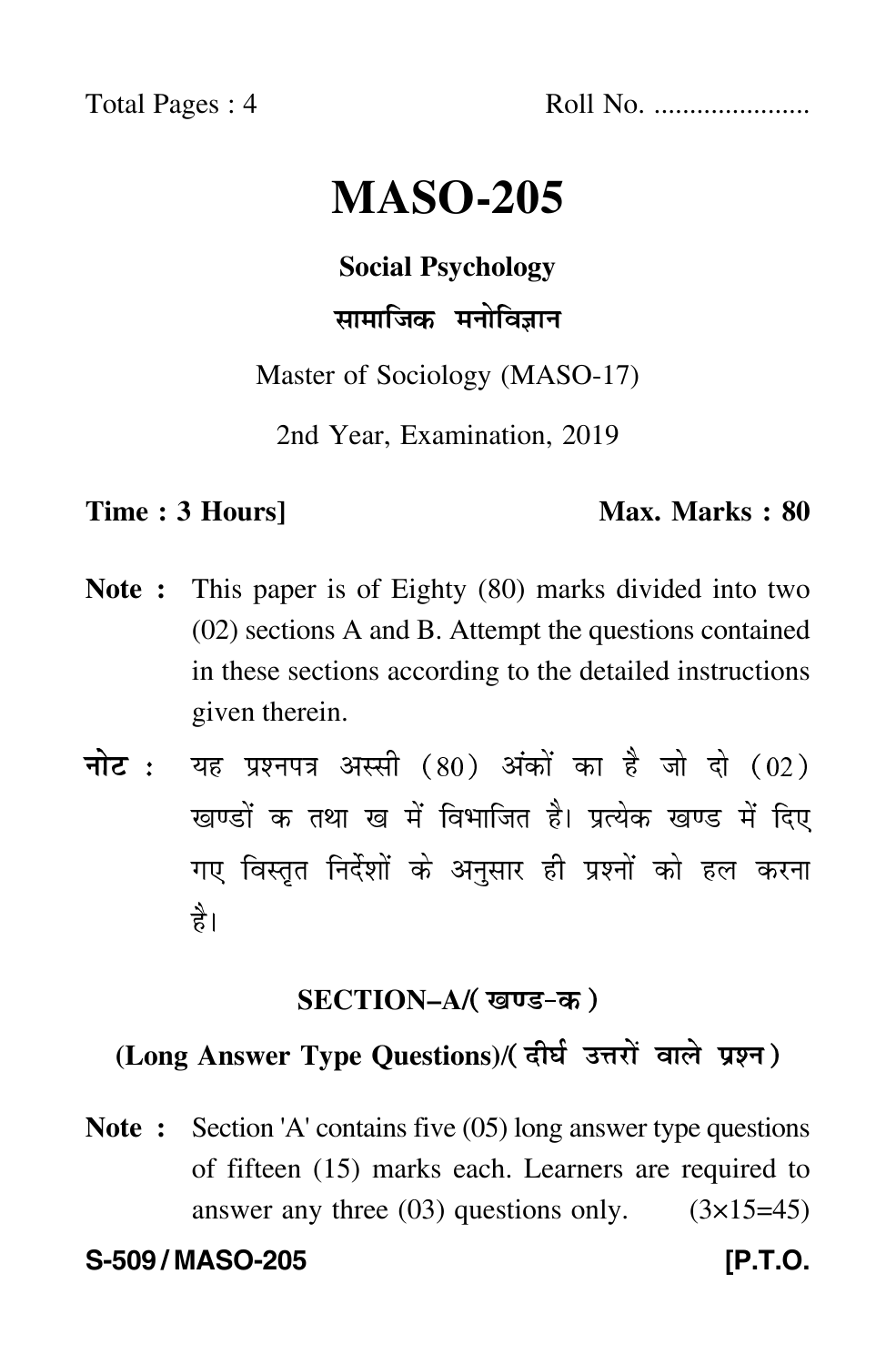- <mark>नोट</mark> : खण्ड 'क' में पाँच (05) दीर्घ उत्तरों वाले प्रश्न दिये गये हैं, प्रत्येक प्रश्न के लिए पन्द्रह (15) अंक निर्धारित हैं। शिक्षार्थियों को इनमें से केवल तीन (03) प्रश्नों के उत्तर देने हैं।
- **1.** Explain the theory of personality by Allport in detail. आलपोर्ट के व्यक्तित्त्व के सिद्धान्त की व्याख्या कीजिए।
- **2.** Describe the experimental method of social psychology. सामाजिक मनोविज्ञान की प्रयोगात्मक विधि का वर्णन कीजिए।
- **3.** What are the factors affecting the development of social standards.

सामाजिक मानकों के विकास को प्रभावित करने वाले कारक कौन -से हैं?

- **4.** Family is the first school of socialization. Explain. परिवार समाजीकरण की प्रथम पाठशाला हैं, स्पष्ट कीजिए। -
- **5.** Define personality. Describe its major factors.

व्यक्तित्त्व को परिभाषित कीजिए, इसके प्रमुख कारकों का वर्णन -कीजिए।

## **S-509 / MASO-205 [ 2 ]**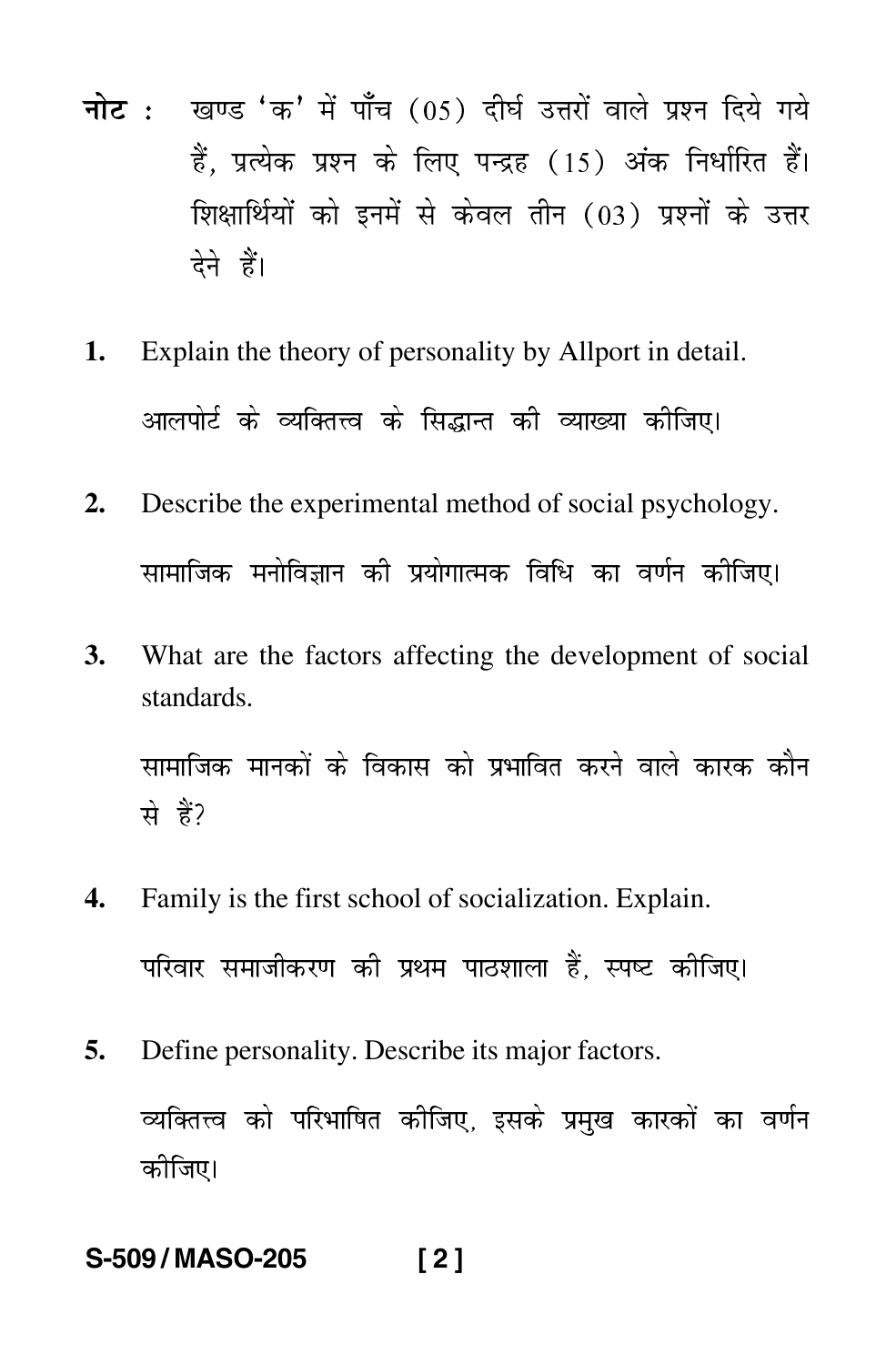# SECTION–B/( खण्ड-ख )

# (Short Answer Type Questions)/(लघु उत्तरों वाले प्रश्न)

**Note :** Section 'B' contains eight (08) short answer type questions of seven (07) marks each. Learners are required to answer any five (05) questions only.

 $(5 \times 7 = 35)$ 

- <mark>नोट</mark> : खण्ड 'ख' में आठ (08) लघु उत्तरों वाले प्रश्न दिये गये हैं, प्रत्येक प्रश्न के लिए सात (07) अंक निर्धारित हैं। शिक्षार्थियों को इनमें से केवल पाँच (05) प्रश्नों के उत्तर देने हैं।
- **1.** Principles of classical conditioning. प्राचीन अनुकूलन का सिद्<mark>धा</mark>न्त।
- **2.** Tradition. परम्परा।
- **3.** Likert measurement scale. लिकर्ट मापनी विधि।
- **4.** Characteristics of attitude. अभिवृत्ति की विशेषताएं।
- **5.** Value.

मूल्य।

**S-509 / MASO-205 [ 3 ] [P.T.O.**